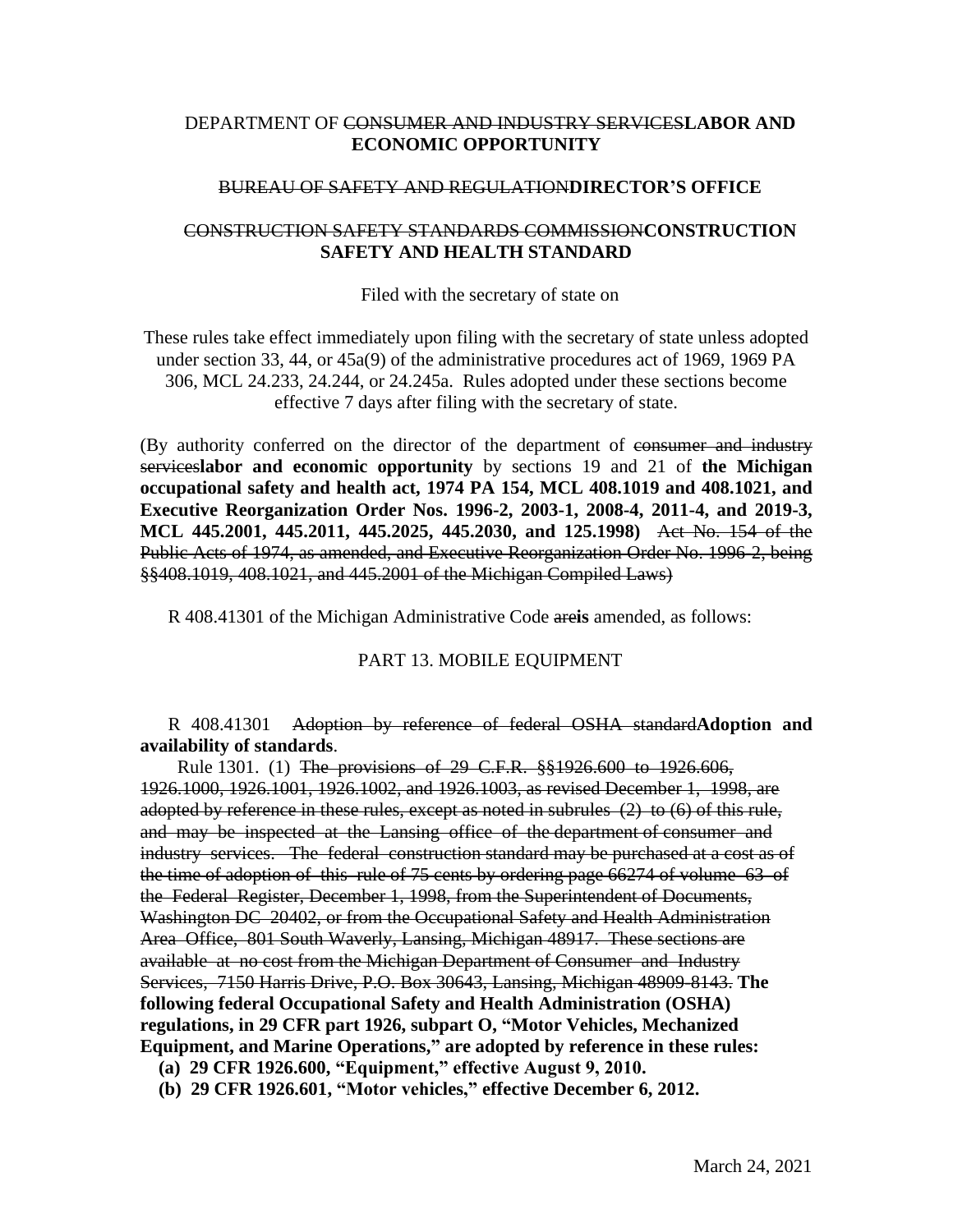**(c) 29 CFR 1926.602, "Material handling equipment," effective December 1, 1998, including 29 CFR 1910.178, appendix A "Powered industrial trucks (nonmandatory)," effective November 18, 2016.**

 **(d) 29 CFR 1926.603, "Pile driving equipment," effective January 19, 2005.**

 **(e) 29 CFR 1926.604, "Site clearing," effective March 14, 2001.**

 **(f) 29 CFR 1926.605, "Marine operations and equipment," effective July 22, 1977.**

**(g) 29 CFR 1926.606, "Definitions applicable to this subpart," effective March 14, 2001.** 

 **(2) The following OSHA regulations, in 29 CFR part 1926, subpart W, "Rollover Protective Structures; Overhead Protection," are adopted by reference in these rules:**

 **(a) 29 CFR 1926.1000, "Scope," effective May 14, 2019.**

 **(b) 29 CFR 1926.1001, "Minimum performance criteria for rollover protective structures for designated scrapers, loaders, dozers, graders, crawler tractors, compactors, and rubber-tired skid steer equipment," effective May 14, 2019.**

**(c) 29 CFR 1926.1002, "Protective frames (roll-over protective structures, known as ROPS) for wheel-type agricultural and industrial tractors used in construction," effective May 14, 2019.**

 **(d) 29 CFR 1926.1003, "Overhead protection for operators of agricultural and industrial tractors used in construction," effective May 14, 2019.**

**(3) A reference to 1926.2 means MIOSHA Safety and Health Standard Part 12. "Variances."**

**(4) A reference to 29 CFR part 1926, subpart K, "Electrical," means all of the following:**

 **(a) Construction Safety and Health Standard Part 10. "Cranes and Derricks."**

 **(b) Construction Safety Standard Part 17. "Electrical Installations."**

**(5) The OSHA regulations adopted in these rules are available from the United States Department of Labor, Occupational Safety and Health Administration website: www.osha.gov, at no charge, as of the time of adoption of these rules.**

 **(6) The standards adopted in these rules are available for inspection at the Department of Labor and Economic Opportunity, MIOSHA Standards and FOIA Section, 530 West Allegan Street, P.O. Box 30643, Lansing, Michigan, 48909-8143.**

 **(7) The standards adopted in these rules may be obtained from the publisher or may be obtained from the Department of Labor and Economic Opportunity, MIOSHA Standards and FOIA Section, 530 West Allegan Street, P.O. Box 30643, Lansing, Michigan, 48909-8143, at the cost charged in this rule, plus \$20.00 for shipping and handling.**

**(8) The following Michigan occupational safety and health administration standards (MIOSHA) are referenced in these rules. Up to 5 copies of these standards may be obtained at no charge from the Michigan Department of Labor and Economic Opportunity, MIOSHA Standards and FOIA Section, 530 West Allegan Street, P.O. Box 30643, Lansing, Michigan, 48909-8143 or via the internet at website: [www.michigan.gov/mioshastandards.](http://www.michigan.gov/mioshastandards) For quantities greater than 5, the cost, at the time of adoption of these rules, is 4 cents per page.**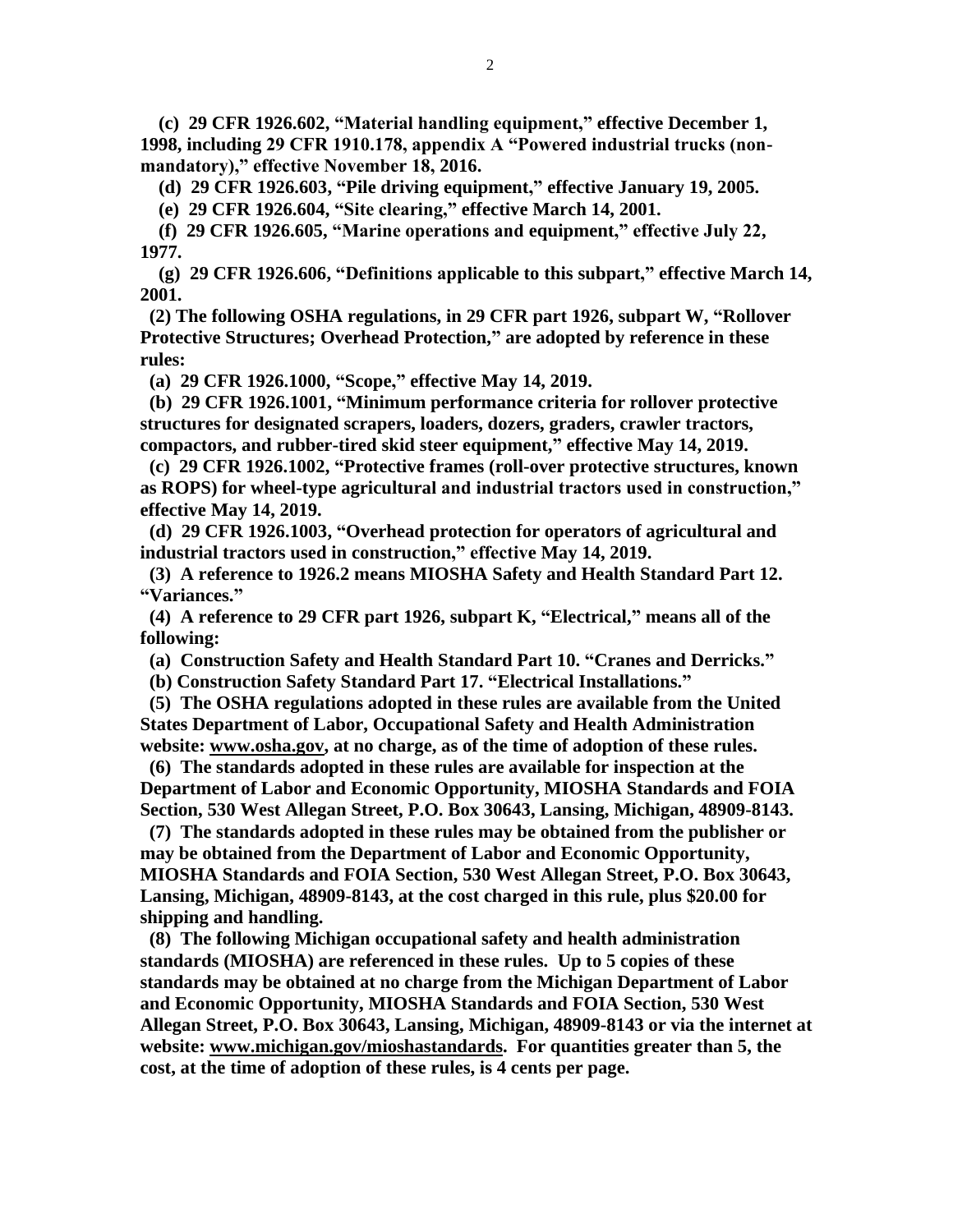**(a) Construction Safety and Health Standard Part 1. "General Rules," R 408.40101 to R 408.40134.**

 **(b) Construction Safety and Health Standard Part 6. "Personal Protective Equipment," R 408.40601 to R 408.40660.**

 **(c) Construction Safety and Health Standard Part 10. "Cranes and Derricks," R 408.41001 to R 408.41099a.**

 **(d) Construction Safety Standard Part 15. "Excavators, Hoists, Elevators, Helicopters, and Conveyors," R 408.41501 to R 408.41595.**

 **(e) Construction Safety Standard Part 17. "Electrical Installations," R 408.41701 to R 408.41734.**

 **(f) MIOSHA Safety and Health Standard Part 12. "Variances," R 408.22201 to R 408.22251.**

 **(g) General Industry Safety and Health Standard Part 21. "Powered Industrial Trucks," R 408.12101 to R 408.12193.**

 **(h) Occupational Health Standard Part 504. "Diving Operations," R 325.50301 to R 325.50348.**

 **(9) A reference to 29 CFR part 1926, subpart N, "Helicopters, Hoists, Elevators, and Conveyors," means this standard and both of the following:** 

 **(a) Construction Safety and Health Standard Part 10. "Cranes and Derricks."**

 **(b) Construction Safety Standard Part 15. "Excavators, Hoists, Elevators, Helicopters, and Conveyors."**

 **(10) A reference to 29 CFR part 1926, subpart W, "Rollover Protective Structures; Overhead Protection," means this standard and both of the following:**

 **(a) Construction Safety and Health Standard Part 10. "Cranes and Derricks."**

 **(b) Construction Safety Standard Part 15. "Excavators, Hoists, Elevators, Helicopters, and Conveyors."**

 **(11) A reference to 29 CFR part 1910, subpart N, "Materials Handling and Storage," means General Industry Safety and Health Standard Part 21. "Powered Industrial Trucks."**

 **(12) A reference to 29 CFR part 1910, subpart T, "Commercial Diving Operations," means Occupational Health Standard Part 504. "Diving Operations."**

**(13) The adopted federal regulations have the same force and effect as a rule promulgated under the Michigan occupational safety and health act (MIOSHA), 1974 PA 154, MCL 408.1001 to 408.1094.**

 (2) As of the effective date of this part, subpart K and section 1518.550, referenced in 29 C.F.R. §§1926.600, means Part 17. Electrical Installations and Part 10. Lifting and Digging Equipment, being R 408.41701a et seq. and R 408.41001a et seq., respectively. (3) As of the effective date of this part, section 1926.2, referenced in 29 C.F.R. §§1926.602, means Part 12. Variances, being R 408.22201 et seq.

As of the effective date of this part, subparts N and W, referenced in 29 C.F.R. §§1926.602, means Part 10. Lifting and Digging Equipment and Part 13. Mobile Equipment, being R 408.41001a et seq. and R 408.41301 et seq., respectively.

 (4) As of the effective date of this part, subpart N, referenced in 29 C.F.R. §§1926.603, means Part 10. Lifting and Digging Equipment, being R 408.41001a et seq.